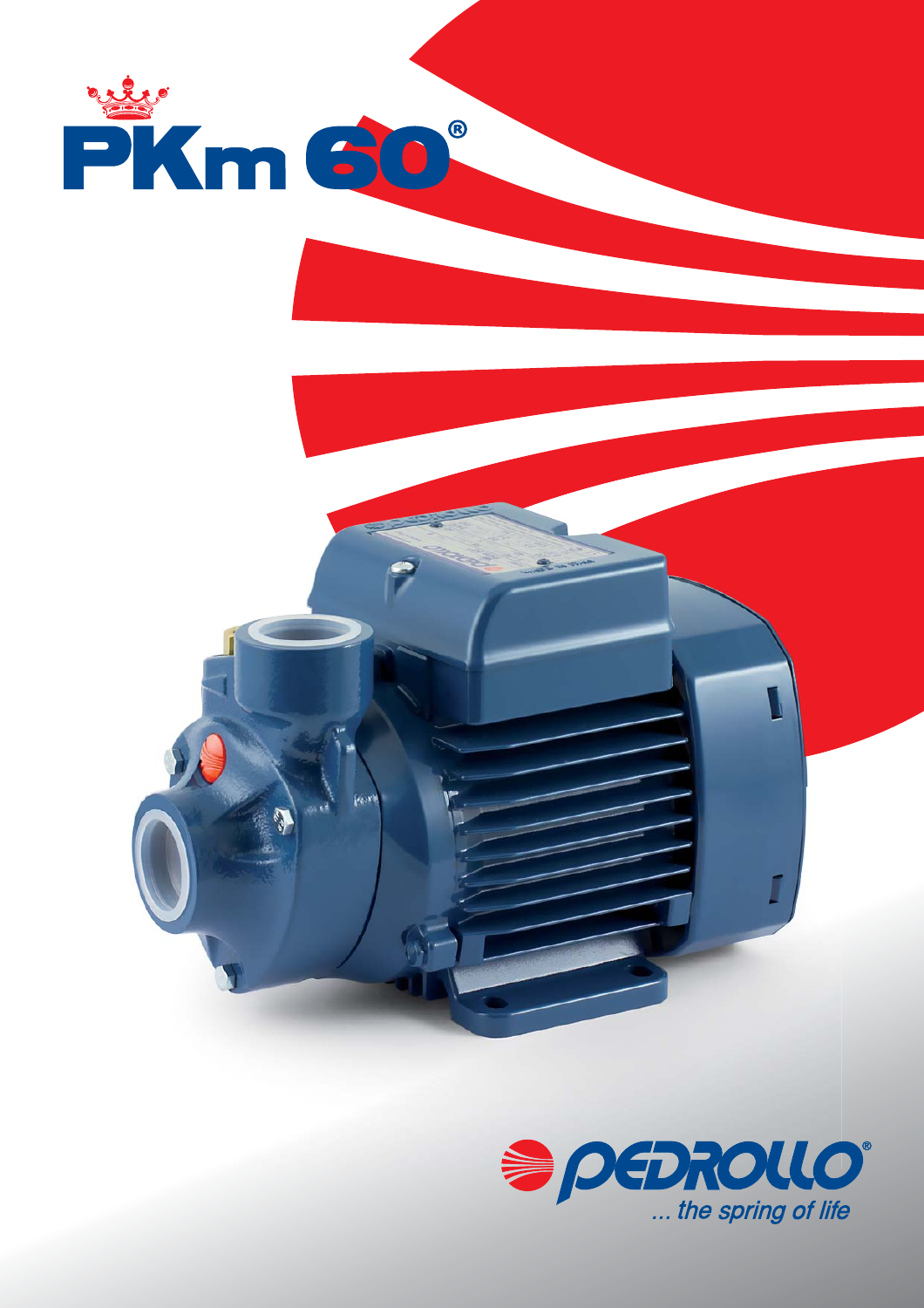

#### **PERFORMANCE RANGE**

- Flow rate up to **40 l/min**  $(2.4 \text{ m}^3/\text{h})$ <br>• Head up to **40 m**
- **•** Head up to **40 m**

### **APPLICATION LIMITS**

- **•** Manometric suction lift up to **8 m**
- **•** Liquid temperature between **-10 °C** and **+60 °C**
- **•** Ambient temperature up to **+45 °C**
- **•** Max. working pressure: **6.5 bar**
- **•** Continuous service **S1**

## **CONSTRUCTION AND SAFETY STANDARDS**

| <b>EN 60335-1</b>  | EN 60335-2-41  |
|--------------------|----------------|
| <b>IEC 60335-1</b> | IEC 60335-2-41 |
| CEL 61.150         | CFT 21 20      |

```
CEI 61-150
      IEC 60335-2-41
     CEI 61-69
```
# **CERTIFICATIONS**







**EN 60034-1 IEC 60034-1 CEI 2-3**

**ПРОМТЕСТ - 168** 



 $C<sub>f</sub>$ 

## **INSTALLATION AND USE**

Suitable for use with clean water that does not contain abrasive particles and liquids that are not chemically aggressive towards the materials from which the pump is made. Thanks to their reliability, the fact that they are easy to use and are economical, they are ideal for domestic use and in particular for distributing water in combination with small pressure sets and for the irrigation of gardens and allotments. The pump should be installed in an enclosed environment, or at least sheltered from inclement weather.

## **PATENTS - TRADE MARKS - MODELS**

- **•** Registered trade mark PKm60 n° 009875394
- Patent Pending<br>• Motor bracket:
- **•** Motor bracket: patent n° IT1243605 (reduces the risk of the impeller locking after long periods of inactivity)
- **•** Registered EC model n° 001894478

## **OPTIONALS AVAILABLE ON REQUEST**

- **•** Special mechanical seal
- **•** Other voltages or 60 Hz frequency

# **GUARANTEE**

2 years subject to our terms and conditions

#### **CHARACTERISTIC CURVES AND PERFORMANCE DATA** 50 **Hz n= 2900 1/min** HS= 0 m US g.p.m. 0 1 2 3 4 5 6 7 8 9 10 11 0123456789 Imp g.p.m. **45** feet 140 **40 PKm60** 120 **35** 100 **30 Head H (metres)**  Head H (metres) **25** 80 **20** 60 **15** 40 **10** 20 **5 0 5 10 15 20 25 30 35 40 <sup>0</sup>** 0 0 1 **l/min**  $m<sup>3</sup>/h$ 0 0 0.5 1 1.5 2 2.5 2.5 **Flow rate Q**

| <b>MODEL</b>                                      |                             | <b>POWER</b> |           | 3 A<br>$m^2/h$ |    | 0.3 | 0.6  | 0.9 | $\cdot$ . $\sim$ | ر. ا | ه. ا |    | $\sim$ |
|---------------------------------------------------|-----------------------------|--------------|-----------|----------------|----|-----|------|-----|------------------|------|------|----|--------|
| Single-phase                                      | Three-phase                 | kW           | <b>HP</b> | l/min          |    |     | 10   | 15  | 20               | 25   | 30   | 35 | 40     |
| سمعية<br>$\overline{\text{PK}}$ m 60 <sup>®</sup> | سيتيه<br>PK 60 <sup>®</sup> | 0.37         | 0.50      | H metres       | 40 | 38  | 33.5 | 29  | 24               | 19.5 | ' -  | 10 |        |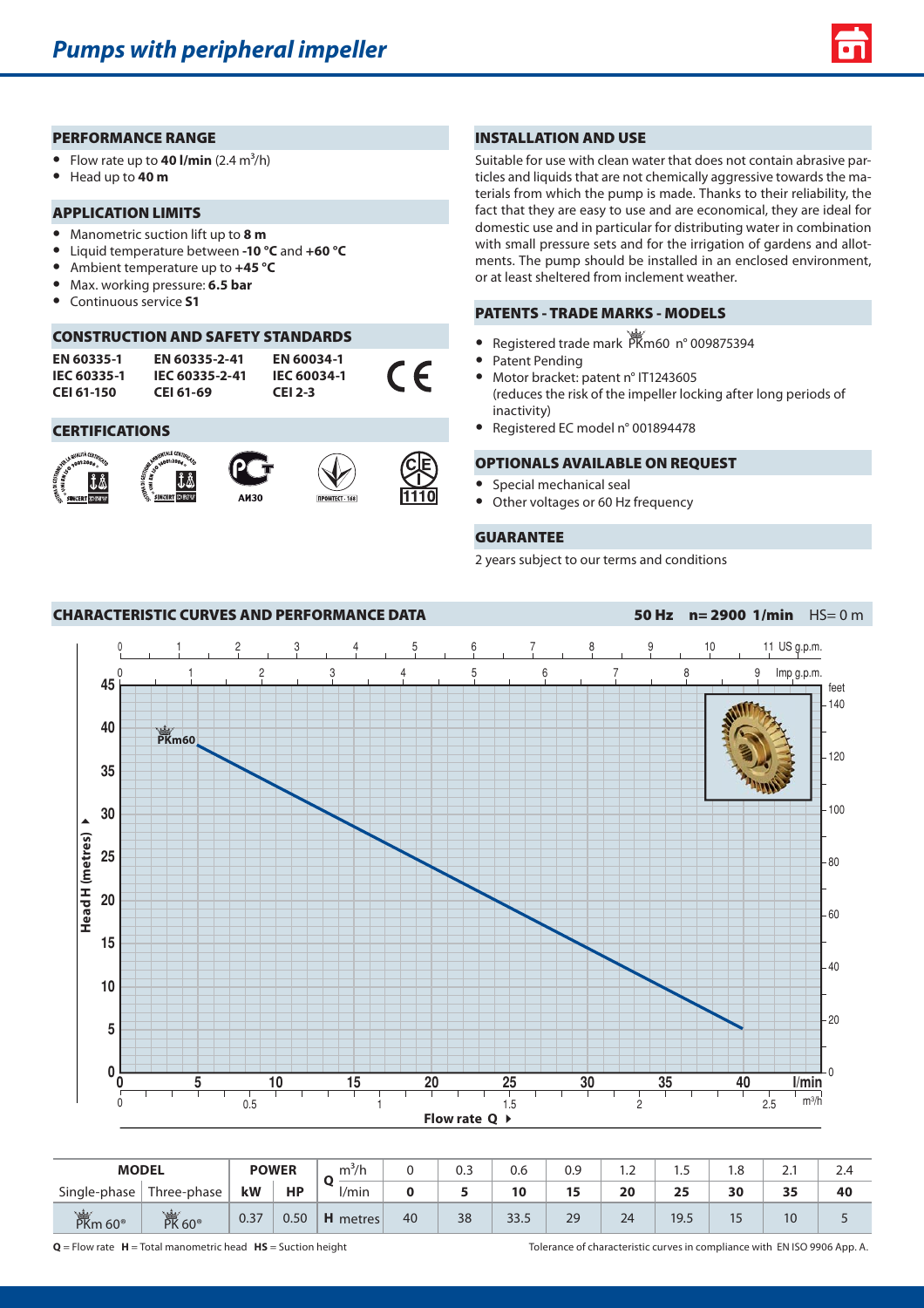

# **POS. COMPONENT CONSTRUCTION CHARACTERISTICS**

| <b>PUMP BODY</b> | Cast iron, complete with threaded ports in |
|------------------|--------------------------------------------|
|                  | compliance with ISO 228/1                  |

- **2 MOTOR BRACKET** Aluminium with brass insert (patented), reduces the risk of impeller seizure
- **3 IMPELLER** Brass, with peripheral radial vanes
- **4 MOTOR SHAFT** Stainless steel EN 10088-3 - 1.4104
- **5 MECHANICAL SEAL** *Seal Shaft Model Diameter* **AR-12 Ø 12** mm **Materials** Stationary ring Rotational ring Elastomer Ceramic Graphite NBR
- **6 BEARINGS** *Model: 2 x* **6201 ZZ**

|   | <b>CAPACITOR</b>                | <b>Capacitance</b>                                                                                         |
|---|---------------------------------|------------------------------------------------------------------------------------------------------------|
|   |                                 | (230 V or 240 V)<br>(110 V)                                                                                |
|   |                                 | 10 $\mu$ F 450 VL<br>25 µF 250 VL                                                                          |
| ឧ | <b>ELECTRIC</b><br><b>MOTOR</b> | <b>PKm</b> : single-phase 230 V - 50 Hz with ther-<br>mal overload protector built-in to the wind-<br>ing. |
|   |                                 | three-phase 230/400 V - 50 Hz.<br>PK:<br>$-$ Insulation: $\overline{F}$ class.<br>$-$ Protection: IPX4.    |



### **INNOVATIONS**



#### **IMPROVED ANTI-SEIZURE SYSTEM**

Freedom from seizure is guaranteed by:

- **•** Motor bracket in aluminium incorporating patented brass insert
- **•** Pump body electrostatically powder coated internally and externally with epoxy powder and polymerization at hight temperature for increased resistance to rust.



#### **IMPROVED IMPELLER LOCATION**

New patented splined coupling system for locating the impeller on the shaft giving quieter operation and improved durability

#### **IMPROVED EFFICIENCY MOTOR**

A new concept in electric motors with reduced operating temperature (-20°C) that improves the operating life, and better efficiency for reduced energy consumption.



### **MORE COMPACT DESIGN**

- **•** More compact but with the same performance and connections as the previous model
- **•** Allows more pumps to be packed per shipping container

#### **IMPROVED PAINT PROTECTION**

New paint process with resistance to aggressive environments four times better than previously